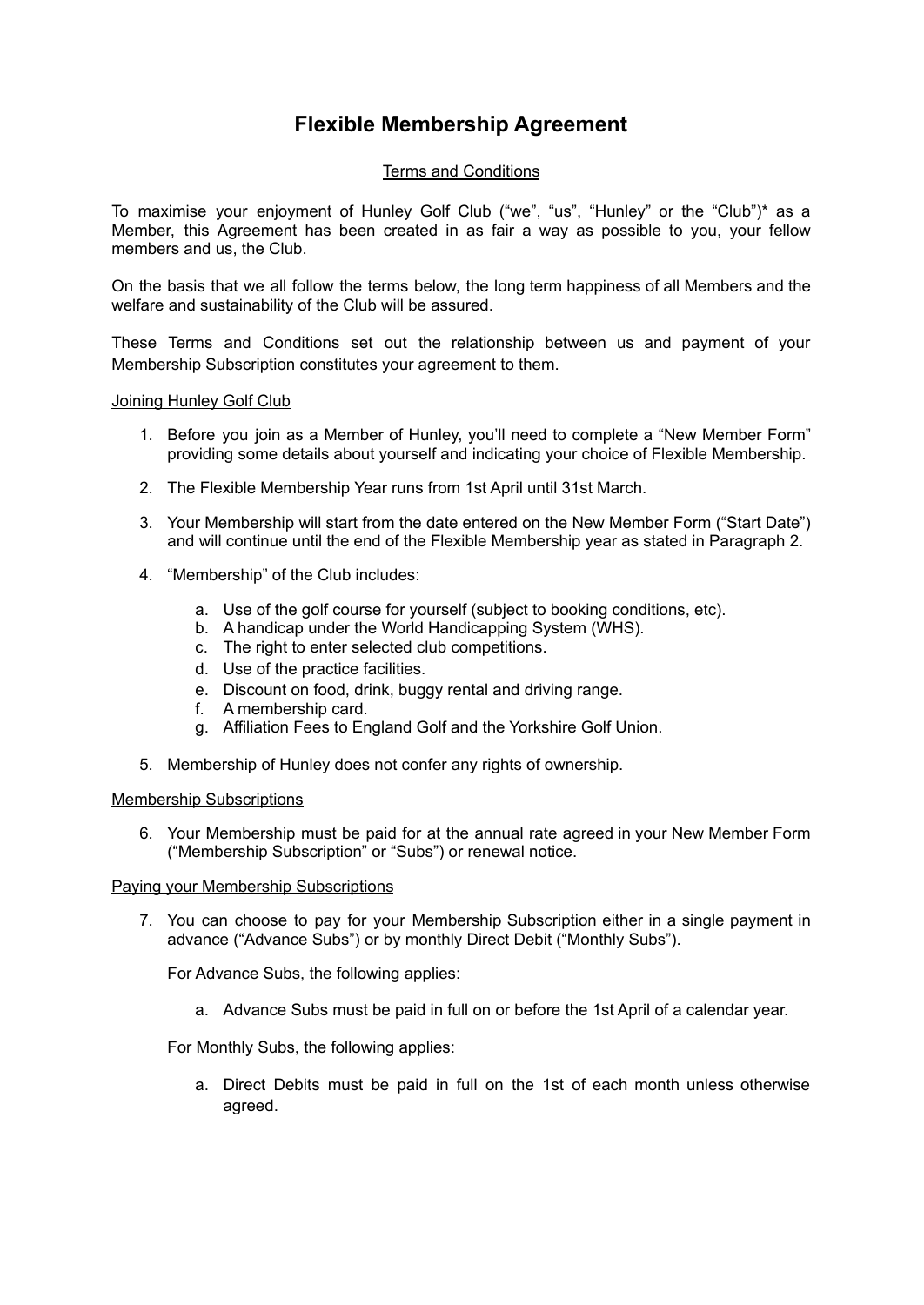- b. You are solely responsible for your Direct Debit payments and in the event a payment is missed or not collected, you must contact the Director of Golf immediately.
- 8. Any payments missed will result in the suspension of your membership until your account is paid in full.
- 9. Any payments not received within 10 days of becoming due will result in an administration fee of £20.00 being applied.
- 10. You will still be required to pay your Subs during any periods of course closure.

# Flexi Points

- 11. Flexible Members will receive their full allocation of points on the 1st April each year.
- 12. A member who joins part way through the membership year will have their points calculated on a pro-rata basis.
- 13. Points are non transferable and can only be used by the named member.
- 14. Flexible members must use the Intelligent Golf booking system to reserve a tee time prior to playing on the course. Failure to reserve a tee time may result in your membership being terminated without notice.
- 15. It is the flexible members responsibility to remove their tee time from the booking system should they decide not to use the course.
- 16. Flexible Members may carry forward any unused points so long as they renew their membership.
- 17. Under no circumstances can a Flexible Membership be extended to allow for outstanding points to be used.

# Membership Cards

- 18. We will provide you with a Membership Card on or just after your agreed membership Start Date.
- 19. Your Membership Card may only be used by you and is non-transferable.
- 20. You are required to carry your membership card at all times and show it to Hunley staff if asked to do so.
- 21. Should a member lose their membership card they should report it to the Director of Golf or a member of the golf team immediately so that it can be suspended. Hunley Golf Club accepts no responsibility for any levy used whilst your card is lost and reserves the right to charge for a replacement card (£5.00).
- 22. Any member who decides to leave the club must ensure that any credit on their membership card is cleared prior to their agreed Membership End Date. Any money which has not been cleared will not be available once this date has passed.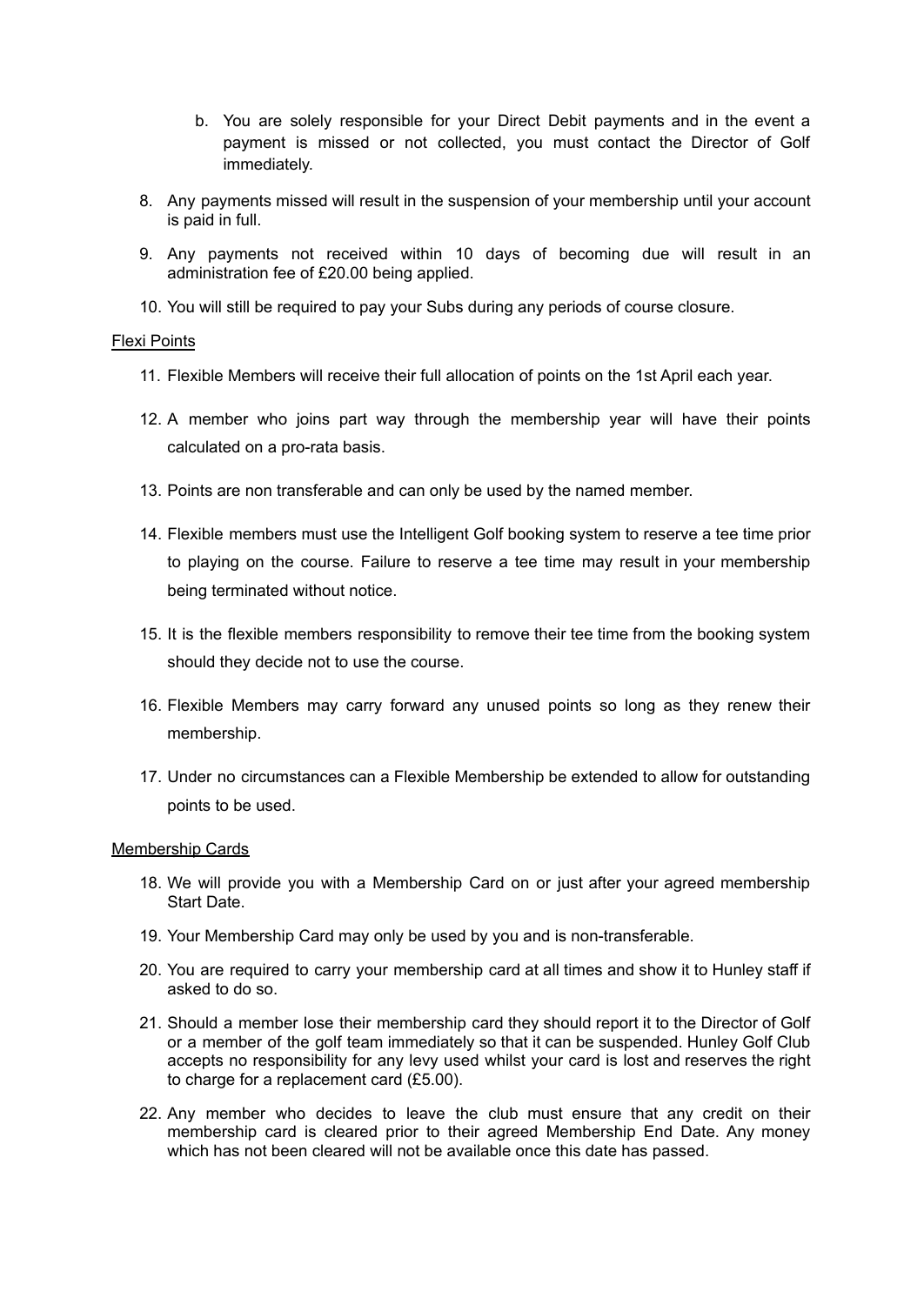23. Any member who abuses the use of their Membership Card will have their Membership **Terminated.** 

## Lockers

- 24. As a Flexible member you are eligible for the use of a changing room locker.
- 25. You will need to apply for a locker due to there being a restricted number available. Upon application, should no lockers be available, you will be placed on a waiting list.
- 26. There will be an annual charge for use of the lockers.
	- a. For Advance paying members this will be billed at the same time as your annual subscription or billed on a pro-rata basis should a locker be purchased part way through the membership year.
	- b. For members paying by Direct Debit, this will be added to your recurring monthly payment.
- 27. The Club reserves the right to charge for any lost or broken keys and/or damage to your locker.

#### **Guests**

- 28. As a Flexible Member you may invite a guest(s) to Hunley on a discounted Green Fee.
- 29. You may not introduce the same guest more than six times in any 12 month period.
- 30. You are fully responsible for the behaviour of any guest(s) you invite to Hunley.

#### Code of Conduct

- 31. As a member of Hunley Golf Club, you agree to abide by the Club's Code of Conduct.
- 32. Members who fail to abide by this Code of Conduct may be Suspended and for serious breaches may have their Membership Terminated without notice.

#### Changing your Membership Category

- 33. Flexible Members are not permitted to change to another Flexible Membership category once the Membership year has begun.
- 34. Flexible Members may upgrade to an Intermediate or Full Membership at any point throughout the Flexible Membership year. In this instance the following will apply:
	- a. Requests for an upgrade should be made in writing or by email to the Director of Golf.
	- b. Any upgrade will come into effect from the 1st of the month following approval by the Director of Golf.
	- c. Once approved, the Terms and Conditions of Full Membership will apply.
	- d. Once a category change has been completed it cannot be cancelled or reversed and any previous membership(s) including any outstanding points will be void.
	- e. Flexible Members will not be entitled to any form of refund and/or discount as a result of changing membership category.